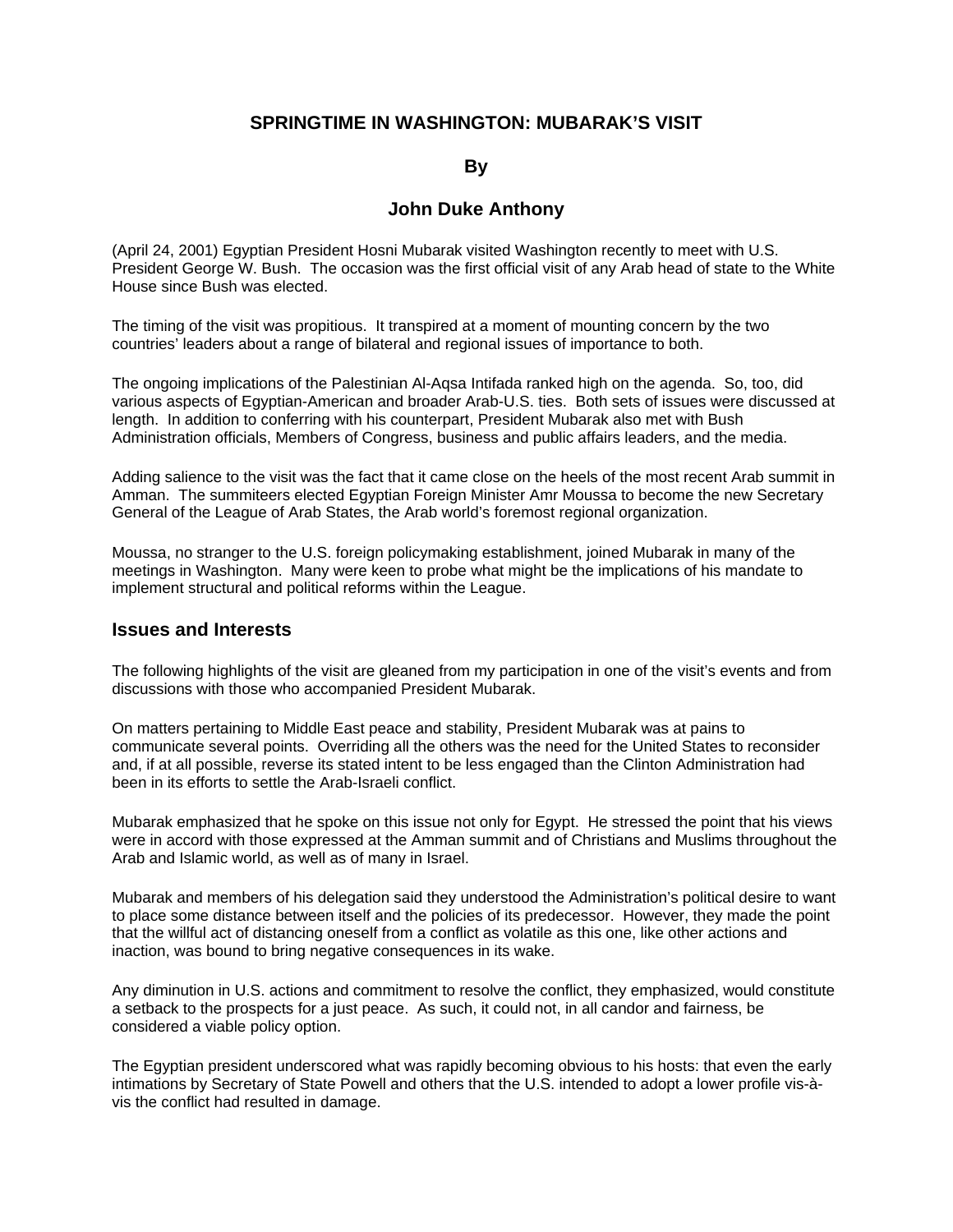Indeed, however well-intentioned the objectives behind the statements by Powell and other Administration officials may have been, the effect had been the opposite, provoking disbelief and uncertainty and heightening further anxieties throughout the region.

What was worse, they pointed out, was the impact of such remarks on Israeli Premier Ariel Sharon. In what they noted was an ominous signal of what lay ahead, Sharon expressed satisfaction with what he, too, understood would be the United States' inclination towards a more hands-off orientation towards the conflict.

If anything, the Egyptian leaders argued, the new U.S. policy position emboldened Sharon's determination to proceed with his intent to crush the Intifada militarily, and to do so without so much as offering the Palestinians any alternative to ending their internationally sanctioned legal right to resist Israel's occupation of their land.

Given the range of American interests at stake in the region, members of President Mubarak's team confessed to being dumb-founded. They found it hard to imagine how such statements, with their farreaching implications for regional peace and stability, could have registered lower on the Richter Scale of American statesmanship and international responsibility.

That nothing in the Administration's stances vis-à-vis the conflict contained any compelling reason for Israel to cease its colonization of Palestinian land was, to many members of Mubarak's delegation, more than puzzling. It seemed tantamount to a U.S. unwillingness to call Israel to account for its threats to U.S. interests, its defiance of long-standing U.S. policies, and its refusal to adhere to basic principles of international law, in particular UN Security Council ("land for peace") Resolutions 242 and 338.

### **American Resolve**

President Mubarak was also keen to advance a related theme: that the United States place special emphasis on the need to obtain not just any peaceful settlement of the Arab-Israeli conflict, but *a just*  peace. He and others in his delegation made it clear that much rode on the outcome of whether America would be able to manifest the requisite steadfastness in working effectively to bring the conflict to an end.

The caliber of the Bush Administration's international leadership with regard to this issue, Mubarak's advisers pointed out, would, therefore, remain under close scrutiny. As such, they emphasized, the present is no time for the United States to back away from its claim not only to be the sole country acceptable to both sides, but, also, the only one that is truly capable of helping the parties to reach a final settlement of the issues in dispute.

"What would be welcomed," one member of Mubarak's entourage quipped, "is for the president to heed the advice that Mrs. Thatcher gave his father when Iraq invaded Kuwait in August 1990 -- 'Now don't go wobbly on me, George.' Indeed, what is most needed is for a comparable display of American resolve, of staying power, of a capacity for sustained and effective leadership."

"How could one argue otherwise?" he asked. "If the U.S. were seriously to opt for a 'time out' – or were it, in effect, to opt for a cop-out by saying 'we can't allow ourselves to be placed in a position where we are more interested in peace than the parties themselves' -- it is not a question of whether the potential for the consequences would be tragic – they *will* be tragic," he said.

Coupling an appeal to the Administration that it do whatever is necessary to bring an end to one of the world's longest unresolved international conflicts, Mubarak renewed Egypt's pledge to help shoulder the burden.

#### **An Honest Broker**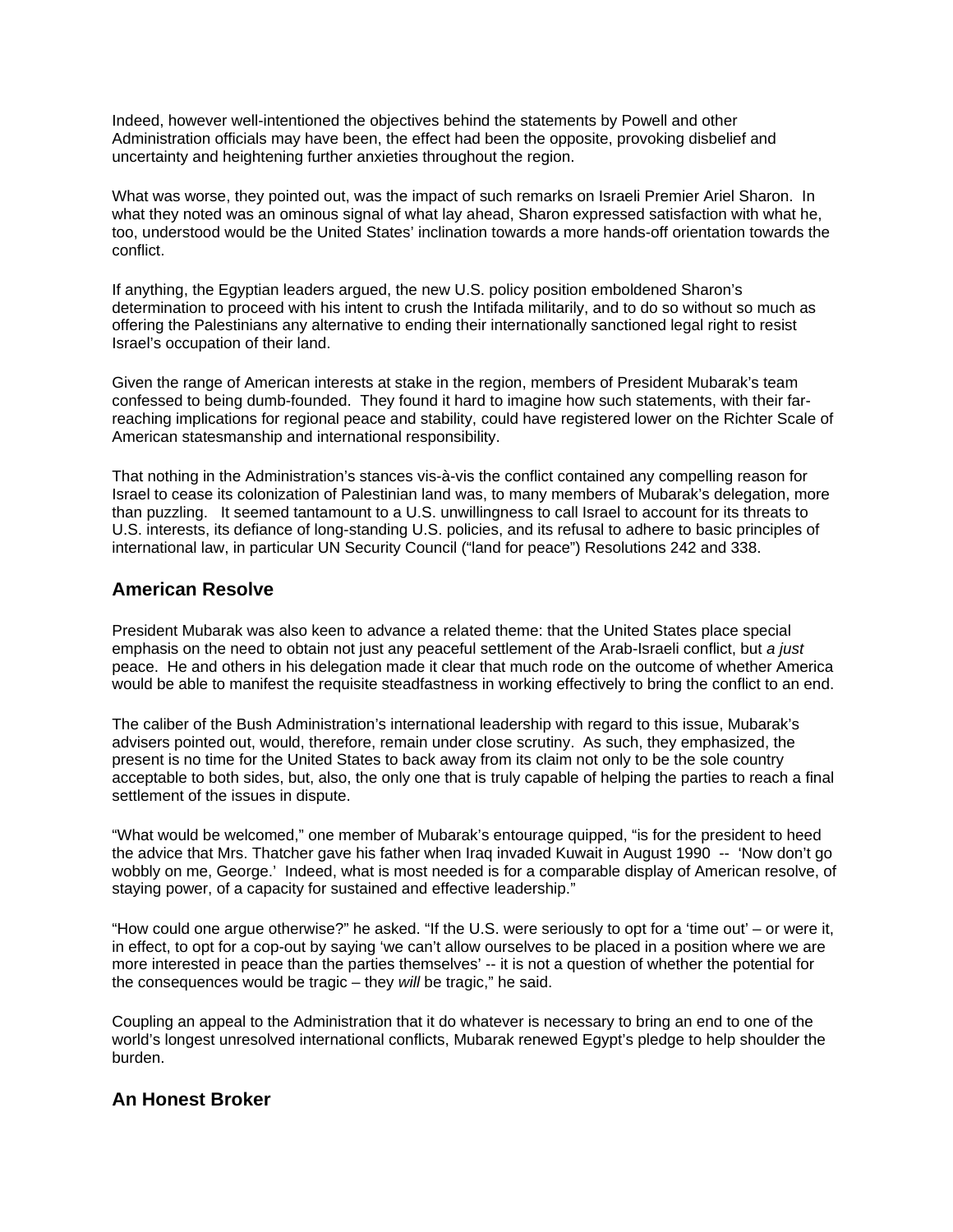To this end, Mubarak and his advisers stressed that of greatest importance is the need for the United States to implement its pledge to play the role of an honest broker. Nothing less, they reasoned, would be credible.

Members of the delegation had an interesting twist on this theme. One pointed out that, over the past 54 years, international responsibility for bringing an end to the conflict has undergone a profound transformation. He noted that, since the initial November 1947 UN General Assembly Resolution 181 that recommended the partition of Palestine, the baton for achieving a satisfactory settlement of the conflict has continued to pass from one set of hands to another. From the General Assembly, it has passed to the UN Security Council, to Four Power Talks, to Two Power Talks and, now, at American insistence, to the United States, the world's superpower, assigning itself the primary, if not the sole, responsibility for brokering peace between the parties.

Other members of Mubarak's team did not take issue with the wisdom or efficacy of the American position in this regard. However, they were of the view that only by being *an honest* broker could the United States realistically hope to accomplish its goals of achieving a balanced peace, enhancing respect for the principles of international law, and strengthening adherence to the norms of international legitimacy. Nothing less, they indicated, would be likely to increase the extent to which the United States is taken at its word in saying what it means – and being believed when it says that it means what it says.

# **Cairo's Credibility**

Among the Americans participating in talks with the Egyptian delegation, all agreed on one thing. It was that few if any other Arab country's leaders could have expressed their views on these and a range of related issues as forthrightly and effectively as President Mubarak and his advisers.

The reasons are several. First, one out of four of the world's 280 million Arabs is an Egyptian. Second, in addition to serving as the headquarters of the Arab League, Egypt's diplomats continue to play a formidable role in numerous other regional and global organizations. Third, Egypt also continues to occupy a unique status as the Arab country longest in a peace treaty relationship with the Jewish State.

Fourth, dating from long before the 1991 Madrid Peace Conference that launched the peace process that now lies in tatters, Egypt has repeatedly intervened in support of dialogue and diplomatic détente between Israel and the Palestinians and between Israel and its Arab neighbors. In this regard, it was significant that President Mubarak indicated that Egypt would continue to do so for as long as it takes to achieve an accord that will end the conflict.

Fifth, Egypt retains its powerful pull upon the emotions of many millions of non-Egyptian Arabs who appreciate its position as a center pole of Arab culture, Islamic learning, and regional political leadership. Sixth, Egypt's ongoing global geo-strategic and military as well as economic and commercial importance continues to be underscored by its control of the Suez Canal, one of the world's most vital maritime arteries. Seventh, Egypt, together with Syria and the six Gulf Cooperation Council countries, is at the forefront of efforts to fashion what Egyptian Foreign Minister Amr Moussa and others refer to as a "new Arab order," designed to replace the one that was shattered in 1990 when Iraq invaded Kuwait.

## **Early Indications of Results**

Indications of the impact of Mubarak's messages and appeals to reason thus far are mixed. However, the evidence is that at least two of his requests were immediately accepted. One was that the U.S. reverse its decision to recall the team of American officials that had been working with Israeli and Palestinian leaders on security matters in the Occupied Territories.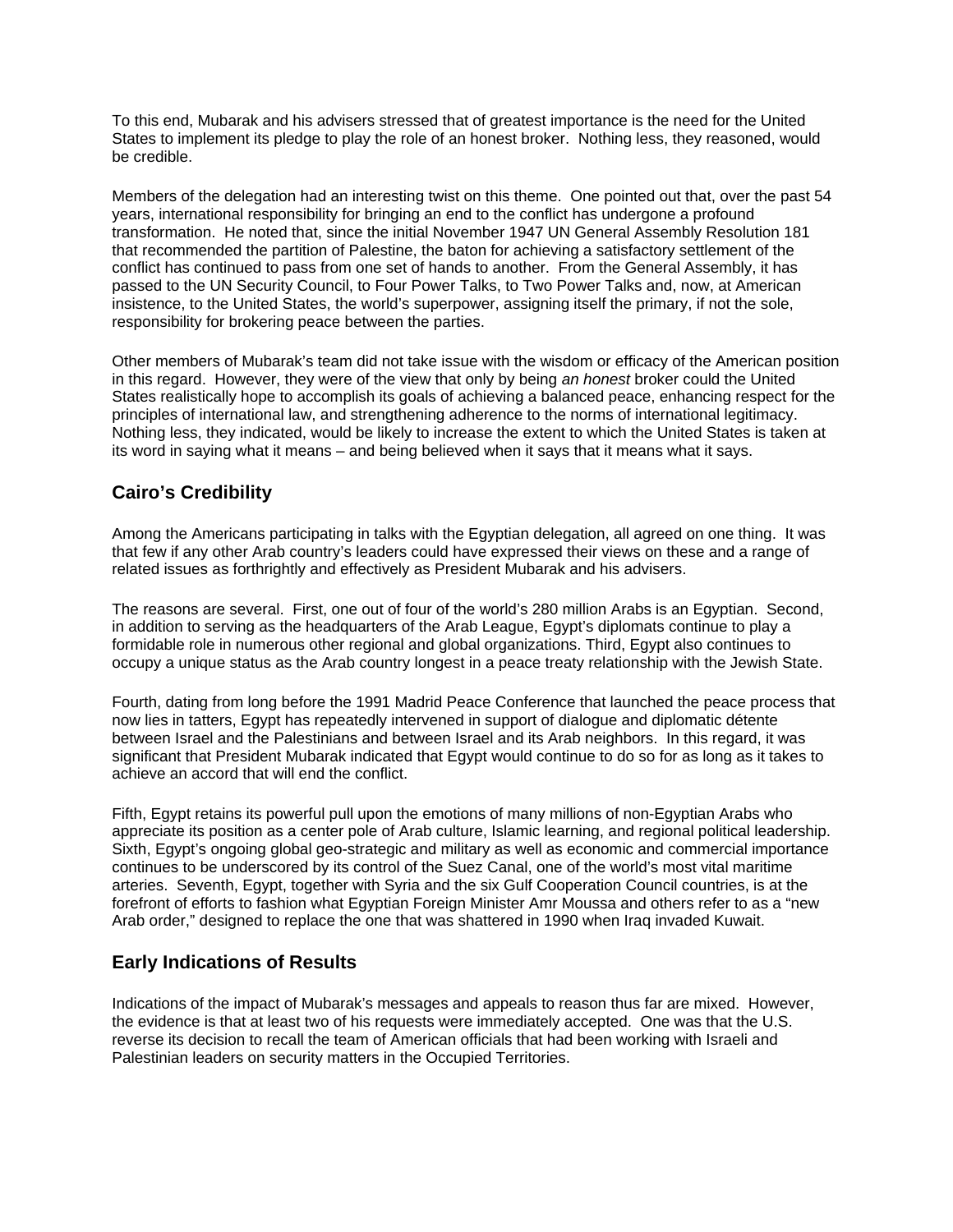In this, there was ground for renewed hope that the United States would continue to pursue confidencebuilding measures designed to benefit both sides. Both sides viewed this as a significant breakthrough, the more so as it was accomplished in an atmosphere that was rapidly being drained of any grounds for optimism.

Secondly, Mubarak gained Bush's backing for a joint Egyptian-Jordanian proposal aimed at restoring a more general dialogue between Israelis and Palestinians at the highest level. What made the proposal appealing to the American president was that it was at once multi-faceted, far-reaching, and evenhanded. For example, it called for a cessation of violence by Israelis and Palestinians alike and for Israel to lift its siege of Palestinian towns and villages and to withdraw its tanks from civilian areas.

The proposal also called for an end to Israel's unilateral closure of the Occupied Territories that has had the effect of preventing thousands of Palestinians from traveling to their jobs in Israel, and it urged both parties to implement previously signed agreements. The latter provision was made in reference to the Palestine Authority's earlier promise to collect arms from Palestinians. It was made clear that the same provision applied to Israel's obligation to carry out a third troop withdrawal – the one that should have been completed two years ago -- from the Occupied Territories.

Mubarak and Jordanian King Abdallah's proposal also called for a resumption of Israel-Palestinian peace talks from where they had left off in Taba, Egypt on the eve of Israel's elections. Furthermore, they stressed the need to implement agreements and understandings reached then and at Sharm al-Shaikh, Egypt last fall pursuant to the Oslo Accord's commitment to the launching of final status negotiations no later than 1999.

\* \* \*

No one harbored any illusions about the proposal's prospects, as the issues to be ironed out in final status negotiations between the parties remain numerous and complex. They include, as one member of Mubarak's team pointed out, "the parameters of an independent Palestinian state, inclusive of the status of Jerusalem; questions pertaining to borders, security, and water; and the Palestinian refugees' rights to repatriation and compensation.

"But in the immediate term," added another of Mubarak's advisers, "they also include an end to the continuation of Israel's policies of building yet more illegal settlements on Palestinian land, of the Israeli Defense Force's laying siege to Palestinian towns and villages in the Occupied Territories, of collectively punishing entire communities, of bulldozing Palestinian homes and orchards, of assassinating Palestinian leaders, and all the rest."

#### **Israel's Refusal and Escalation**

However, an early indication of what lay ahead, and, indeed, what has already transpired, was that no sooner had the Mubarak-King Abdallah proposal been offered than it was, in effect, rejected by Israel. Sharon, for example, took particular umbrage at the call for the launching of final status negotiations.

Sharon said, in effect, that the prospect of his government entering into such negotiations with the current Palestinian leadership in the near future was not in the cards. He indicated that, at most, he would be prepared to offer the Palestinians nothing more than a series of interim agreements and, even those, he insisted, would be entered into only in an "incremental" fashion.

However, the Israeli premier gave little hint, other than a reversion to Palestinian acquiescence in the continued Israeli occupation of their land, as to what the substance of any such agreements might contain. Neither did he offer a compelling reason as to why he was insisting that any agreements arrived at be incremental as opposed to singular, comprehensive, and final. And he could not have been clearer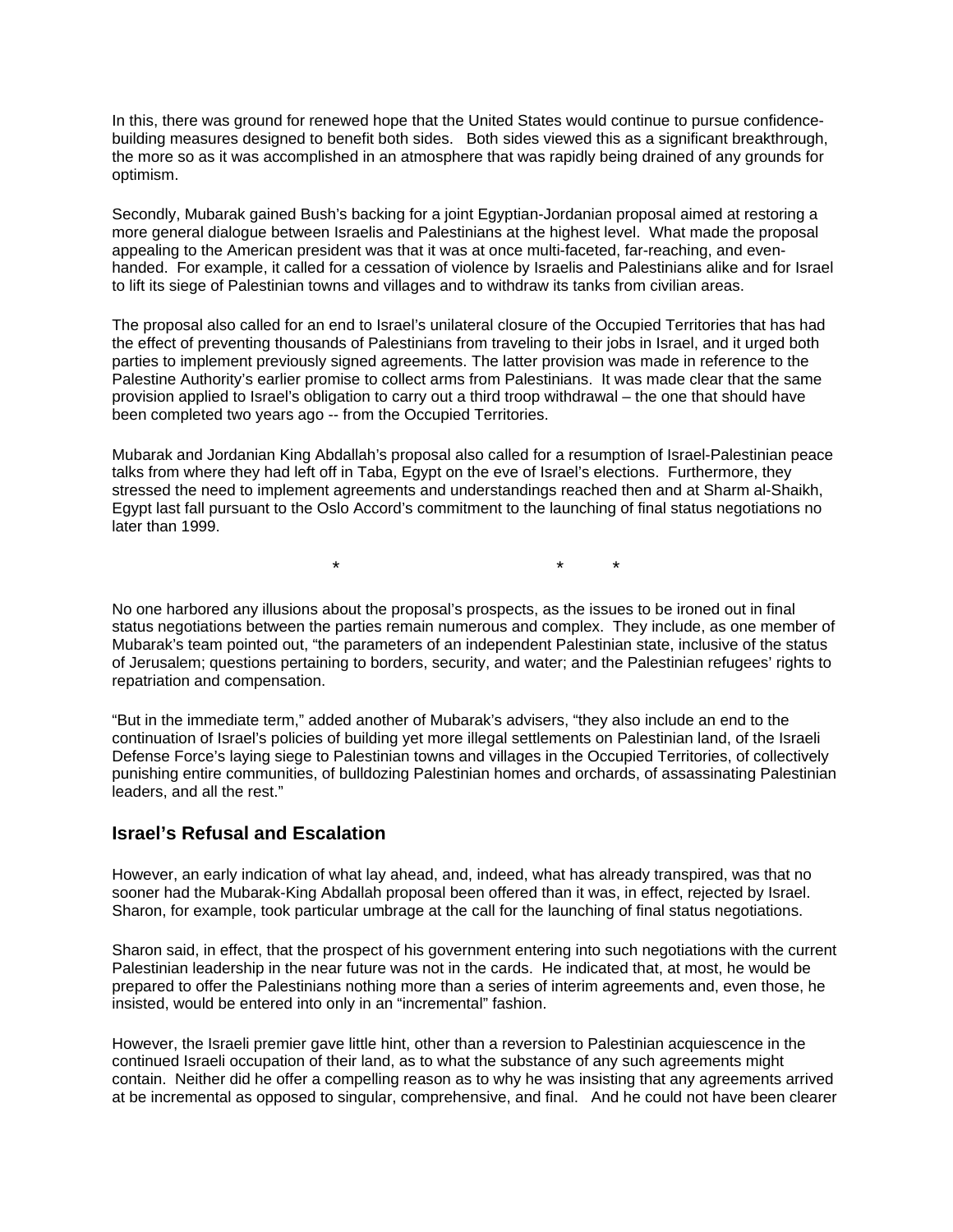in stating that he would not pursue such agreements at all in the absence of a total cessation of Palestinian violence.

In the eyes of those knowledgeable of what transpired in the talks, far more revealing of what the Sharon government had in mind were developments that occurred immediately before and during President Mubarak's visit. One was Sharon's decision, the day after the Amman summit ended, to escalate the size and scope of his determination to crush the Palestinian resistance by resorting to the use of Israel's superior military force.

The second development, which occurred during the midst of the Egyptian president's visit, was the U.S. decision to veto an important United Nations Security Council resolution. Members of Mubarak's entourage were unanimous that the United States did itself and Israel no favor by blocking yet another UN effort aimed at achieving a peaceful and diplomatic resolution of the conflict.

Compounding their disappointment were the explanations, shared with this analyst, that U.S. officials offered in defense of the veto. "It had to do with domestic political reasons," said one of the American policymakers who met with the delegation. Said another, "It was because the resolution was not balanced; we had no choice."

Heightening the degree of official Egyptian disappointment had to do with the humanitarian thrust of the resolution that the United States vetoed. The proposal contained provisions similar to those that the United States had supported recently in the cases of Bosnia, Kosovo, and East Timor.

The resolution called for a UN civilian force to monitor the situation as it pertained to the largely unarmed Palestinian civilian population in the Occupied Territories. The purpose: to afford better protection to civilians in the face of what the UN Secretary General and innumerable other international observers had said was excessive use of armed force against civilians by the Israeli Defense Force.

As one Egyptian commented, "Given the gravity of this particular issue, and the fact that a disproportionate number of children and other civilians continue to be killed and wounded by American weapons, certainly a strong case could be made that a different course of action was required.

"Just this once," he asked, "why couldn't the U.S. have elected to abstain rather than prevent something positive? After all, the resolution was acceptable to the majority of the Security Council members, none of which seeks in any way to endanger Israel's legitimate security needs."

In the end, Egyptian efforts to persuade the Administration to view the situation through other than Israelcentric lens proved unsuccessful.

#### **Olympic Champion of U.N. Vetoes**

Members of Mubarak's team were further dismayed that the U.S. veto was its first in four years and the *72nd* veto that the United States has cast in the history of its membership in the United Nations. The number includes the more than 40 occasions when the United States vetoed a resolution so as to protect Israel from varying forms of censure for its violation of the UN Charter and specific UN Resolutions. The total constitutes a UN record and exceeds by a substantial degree the number of vetoes cast by all other members of the UN Security Council combined.

The implications of this point for major American interests and key foreign policy objectives in the Middle East were not lost on the Egyptian visitors. As one commented, "How does the United States gain by preventing the democratically expressed will of the majority, including that of most of its major allies, in a matter of such importance to the prospects for regional peace? What possible benefit could there be to anyone other than America's adversaries? Where's the value in the United States being viewed as the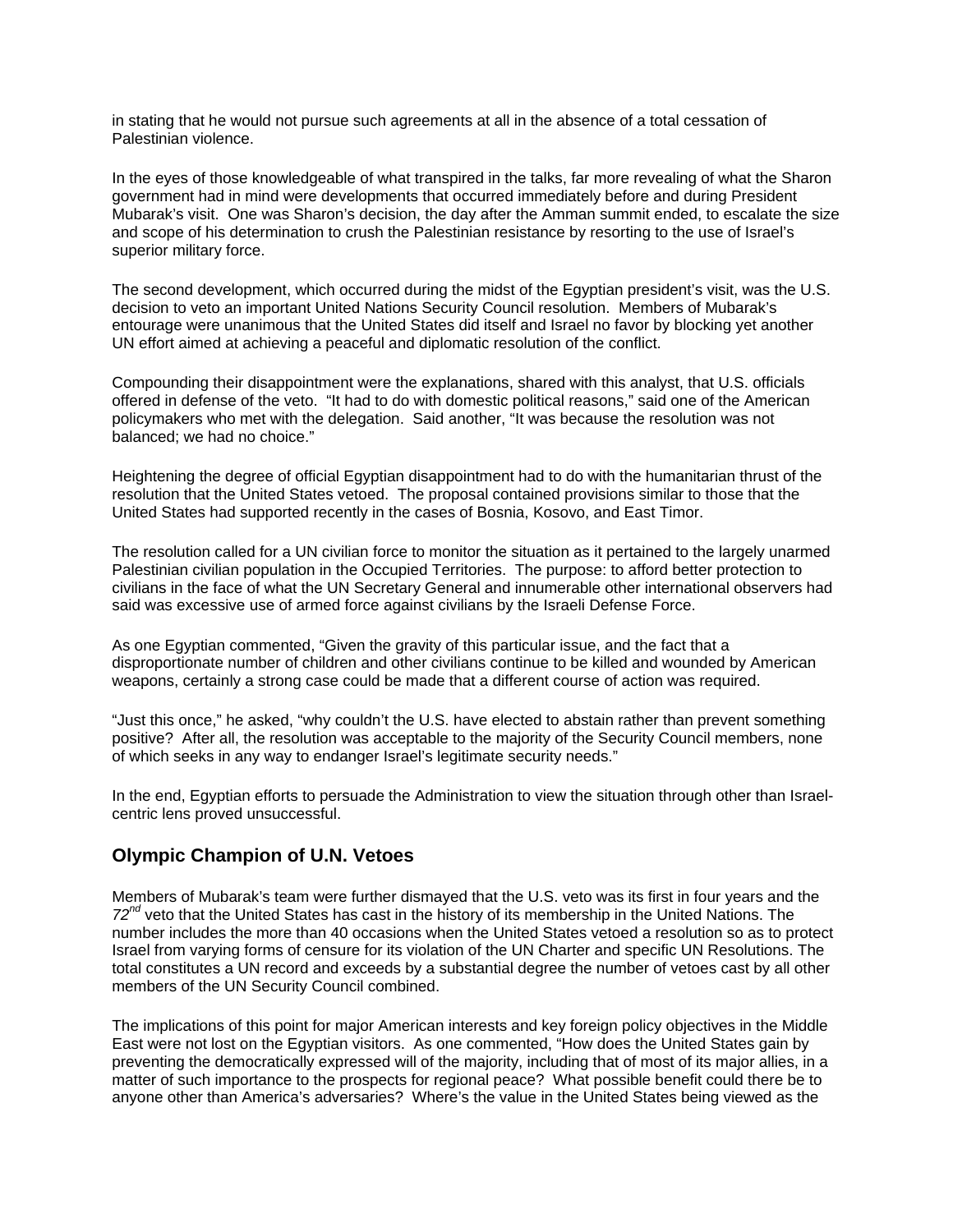Olympic champion of measures that thwart the democratic process and political will of the world's highest deliberative body?"

#### **Bilateral Issues**

Two of the main bilateral issues discussed were Egypt's continued interest in forging a free trade agreement with the United States, on one hand, and its hope of being able to retain current levels of U.S. economic and defense assistance, on the other.

An important outcome of the meetings with officials at the U.S. Department of Commerce and the Office of the U.S. Special Trade Representative, as well as many U.S. corporate leaders, is that there remains widespread U.S. public and private sector support for an American-Egyptian free trade accord.

However, with regard to another bilateral issue, there was an unexpected development that suggested the possibility that an important dimension of the relationship could become either more contentious than before or at least laced with new and different kinds of challenges.

## **A Clouding in Congress?**

This second bilateral issue has to do with Egypt's standing in the eyes of key segments of the United States Congress. For example, Members of the House of Representatives' powerful Committee on International Relations picked the timing of President Mubarak's visit to address an issue that had not previously been raised since the 1979 Camp David Accords.

In so doing, the Congressmen used language that closely paraphrased words provided them by the Israeli lobby. For example, the Committee's Ranking Minority Member, Democratic Congressman Tom Lantos of California, called openly for a reconsideration of the grounds for American military assistance to Egypt.

Lantos claimed that the reasons for such support had ceased to exist. In his view, and that of his colleagues who echoed his and the Israeli lobby's position, Egypt no longer faces any military threat.

#### **No Military Threat?**

In response, Egyptians pointed out that the uncertain situation in neighboring Sudan, one of the sources of the Nile River and hence of Egypt's lifeblood, remained a major concern, one fraught with potentially dire implications for Egypt's legitimate national defense needs.

They also emphasized that there are hardly grounds for comfort with regard to the regional defense situation near other Egyptian borders. In support of their viewpoint, they pointed out that U.S. officials shared their concerns. Indeed, the Administration has repeatedly expressed concern that the circumstances surrounding the resistance to Israel's occupation of the West Bank and Gaza, left unchecked, could spread to Egypt and other neighboring countries.

In addition, the Egyptians emphasized that that the cumulative infusion into Israel of massive amounts of American-manufactured state-of-the-art weaponry over the years, and continuing until the present, coupled with the refusal of the United States to enforce its own laws against Israel's unauthorized use of such weaponry against civilians, made all of Israel's neighbors feel militarily insecure and uncertain of the Jewish state's ultimate intentions.

U.S. Defense Department officials and others, for the most part, immediately saw this Israeli lobbyorchestrated attempt by elements in the Congress to pour cold water on arguments in support of Egypt's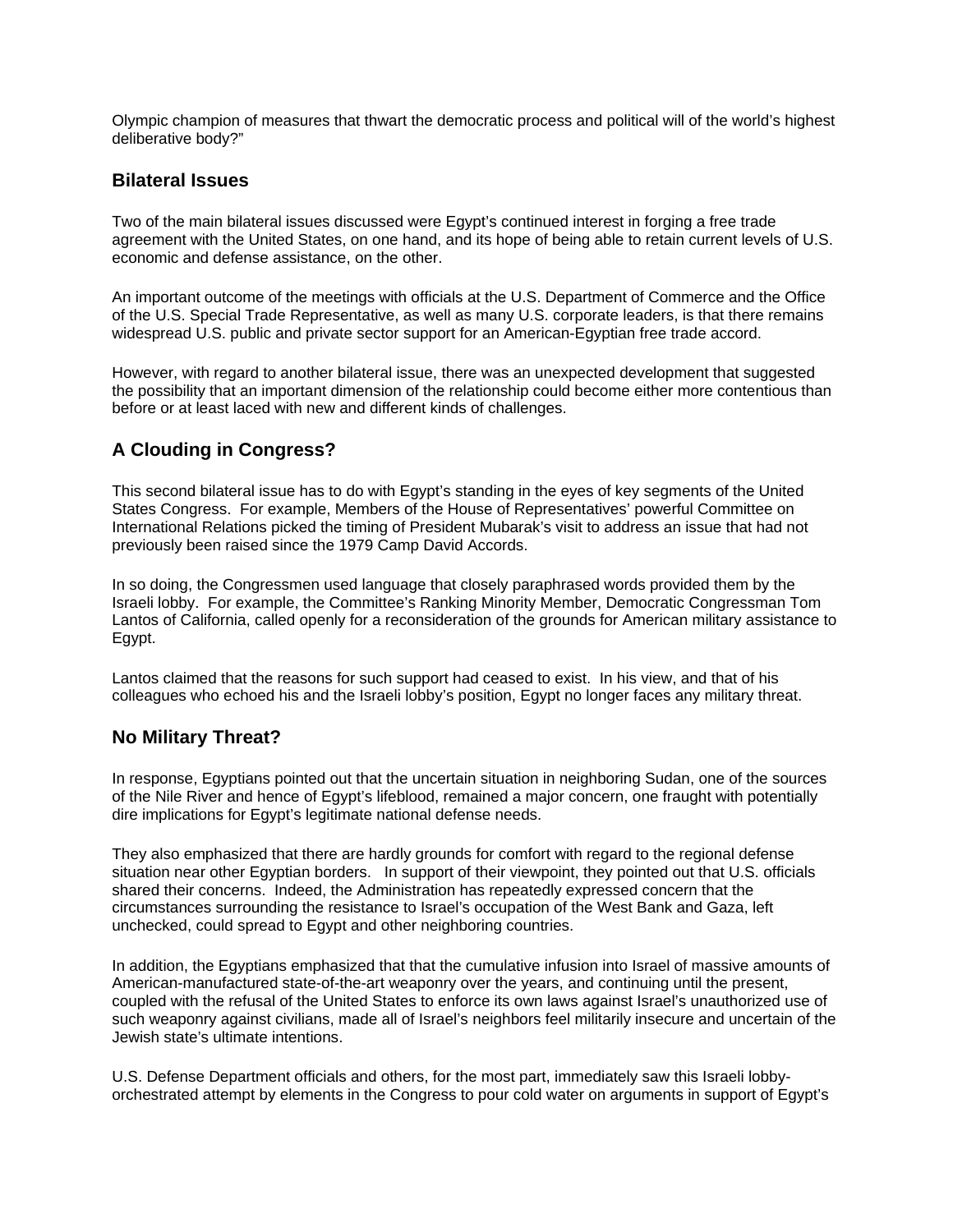legitimate defense needs for what it was. Most regarded it as a transparent tactic that Israel had used to some effect before.

### **The Imbalance of Power Politics**

The purpose, in the eyes of American, Egyptian, and Israeli specialists alike, is to keep Egypt off balance. It is a carefully crafted device to ensure that Egypt remains uncertain of the nature and degree of American support it can count on receiving for the immediately foreseeable future, or, at least, for until such time as the Palestinians cease their resistance to the Israeli occupation.

Several Egyptians expressed the view that driving the Israeli lobby's behavior on this issue is the following. Israel, they argue, is concerned about Egypt's increasingly pivotal involvement in a broad range of issues related not only to Palestine and the ongoing Al-Aqsa Intifada. Israel also views with mounting alarm Egypt's leadership in Arab summits and within the League of Arab States.

Those who accompanied the Egyptian president to Washington say that it remains to be seen whether the Israeli lobby and its Congressional supporters will succeed in dealing a setback to the American and Egyptian quest to strengthen and expand their bilateral relationship.

In the words of one concerned Egyptian, "The effect of Israel's congressional surrogates' placing us on a de facto "watch list" in terms of what we do and do not do in support of Israeli interests, and in our policies towards the Palestinians, the Lebanese, the Syrians, and the rest of the Arab world, will be watched closely not just by Egyptians but by those among America's other Arab friends and allies in the region.

"We have a saying," he said, "that, 'If your friend is weak, you, too are weak.' Many will look to see if America, for whatever reason, decides, at Israel's behest, to weaken us, and, in the process, to weaken itself as well."

In any event, several members of Mubarak's entourage concluded that a controversial and potentially inflammatory Israel-centric interest was added to the agenda of Egyptian and U.S. interests during the President's visit.

## **Media Bashing**

A sign that additional issues and interests in the bilateral relationship might become either more contentious, or possibly laced with new and different kinds of challenges than before, had to do with the degree of media bashing unleashed against Egypt during President Mubarak's visit.

Some of America's most prominent newspapers, for example, took the occasion of President Mubarak's visit to print full-page advertisements sharply criticizing Egyptian policies. In one version, the ads called for the government to end its alleged discrimination against the country's Coptic Christian minority. In another, Mubarak was attacked for "allowing" the printing of anti-Israeli caricatures in Egypt's media.

The ads claimed that the "official tolerance" of such caricatures was symptomatic of a pervasive insincerity, at the highest levels of the Egyptian government, in maintaining a peaceful relationship with the Jewish state.

Pointing out that such media blasts were not the first of their kind, members of Mubarak's official team took such barbs in stride. One asked, "Do Americans favor a free press -- one in which these and other kinds of shortcomings often 'come with the package' in their own and other media, as they do in ours -- or not?"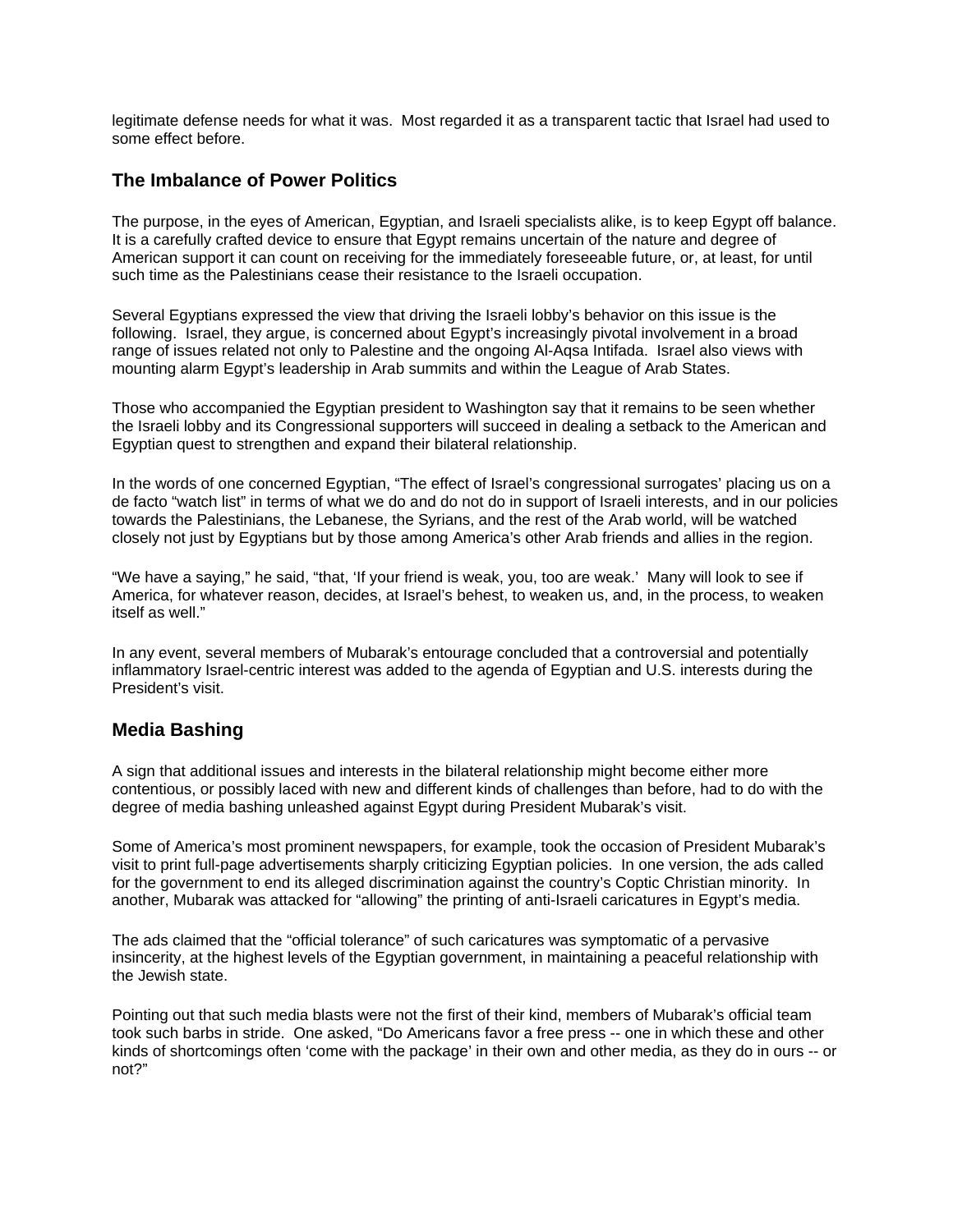Another asked, "Is one supposed to ignore the fact that the U.S. and Israeli media have tended to depict Egyptians and other Arabs and Muslims in the most base form of racist and other pejorative caricatures for as long as anyone can remember?"

On balance, American and Egyptian officials involved in the visit regarded the media blasts as a side issue, while acknowledging that the fact the mainstream media in which the attacks on Egypt appeared were widely read by a broad spectrum of Washington officialdom was certainly not helpful.

## **"…And the Other Guy?"**

In addition, the results of Egypt's (and Jordan's) hope that the United States will press Israel to move swiftly to the long-promised final status negotiations remain inconclusive. If anything, the evidence thus far tends toward the negative. Indeed, Sharon's insistence that the overriding short-term goal must be for the Palestinians to end the violence before anything else can be done is the rub.

More than one member of Mubarak's team characterized such a precondition as fundamentally lacking in feasibility. "Sharon's stipulation of his terms for resuming any peace talks," said one, "practically guarantees that the proposal's terms would be rejected."

On the face of it, the requests put forth by Sharon and various American officials that the Palestinians end their resistance to the Israeli occupation as a pre-condition for renewed peace talks begged the question, as put by one of Egypt's highest officials.

"And what about the other guy?" he asked. "Where is the commitment to get the Israeli Defense Force to stop using excessive force against a largely civilian resistance to the Israeli occupation? Are there to be no sanctions against Israel's use of American-manufactured tanks and assault helicopters against Palestinians resisting Israelis who are taking their land?

"How can the United States remain silent in the face of Israel's state-sponsored terrorism in the form of its avowed policy to assassinate Palestinian leaders? Isn't it U.S. policy to impose sanctions on countries that, as a matter of official state policy, authorize assassinations, which is about as violent an act of terrorism as one can imagine?

"As for Washington's policy of enforcing a range of sanctions against a list of 'rogue regimes,' as defined by their alleged or actual support for terrorism, what's keeping the United States from adding Israel to the list? If this is not a case of the United States applying a double standard, one for Arabs and another for Israelis, what is?

"And where is its commitment to get Israel's armed settlers, who are illegally in possession of Palestinian territory in the first place, to cease their provocative acts against the indigenous inhabitants who are doing nothing more than exercising their right to resist the occupation of their land? In short, how can one realistically expect the Palestinians to cease resorting to whatever means necessary to protect their rights in the absence of Israel placing any curbs on either its settlers or the Israeli army?

"Surely no one expects the Palestinians to acquiesce to the vigilante tactics of armed settlers, often with the tacit compliance of the Israel Defense Force, in their unlawful occupation and expropriation of Palestinian territory. Put yourself in their situation: where is the incentive for them not to resist?

"It is one thing," a member of Mubarak's entourage argued, "for American officials to demand that the Palestinians cease opposing the power that has taken so much of their land and that dominates myriad facets of their daily life. It is quite another to expect that this will happen in the absence of the United States or Israel offering the Palestinians a realistic alternative. There has to be a viable substitute to the